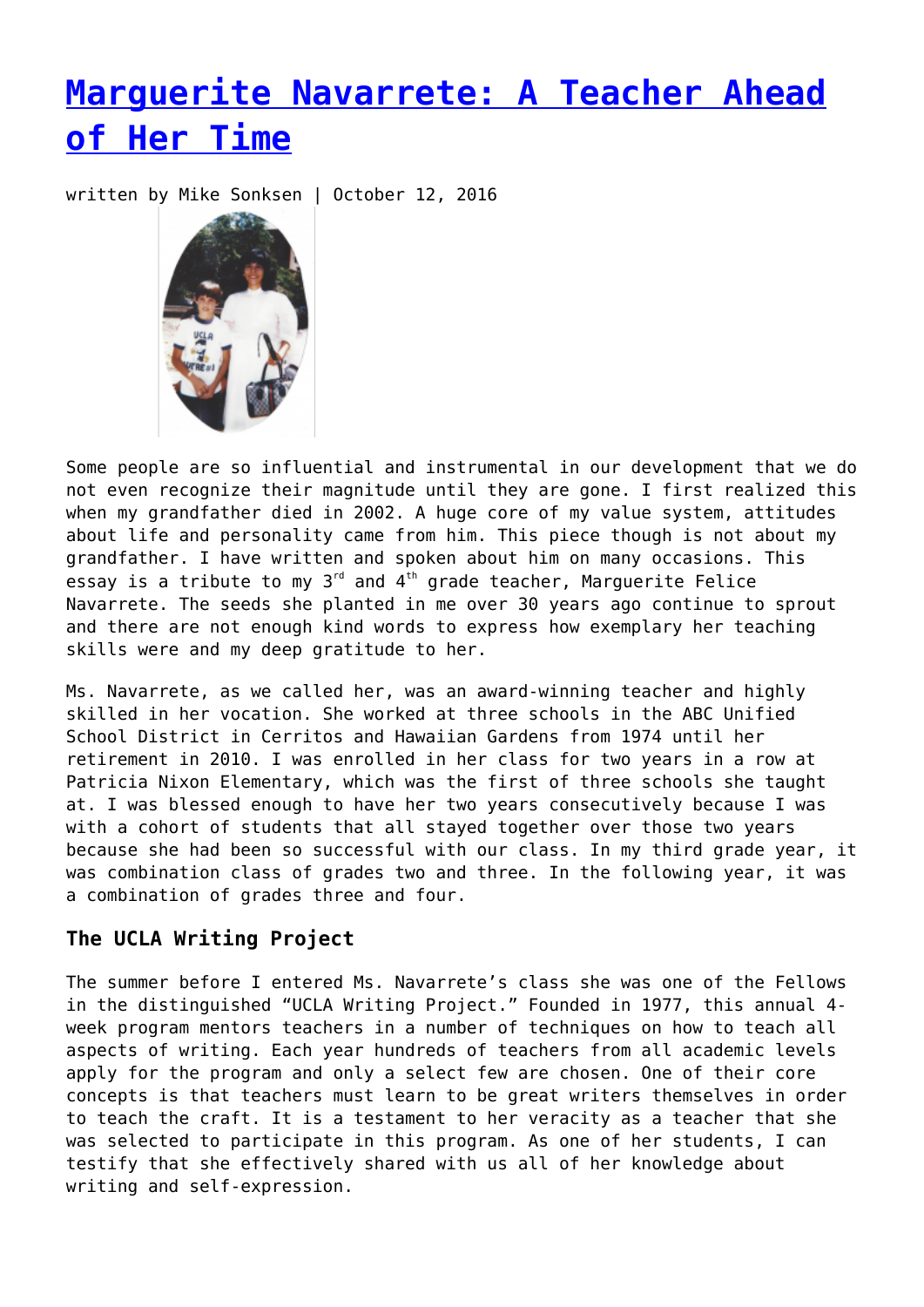I entered Ms. Navarrete's class in the 3<sup>rd</sup> grade in the fall of 1982, just a few months after her time in this program. She was a charismatic teacher that inspired us every single day. I remember her mentioning UCLA and how she had studied there, but obviously at 8 years old I had no idea about how influential and groundbreaking the program that she was enrolled in was. After I got my Masters' degree about 30 years later, I learned about the UCLA Writing Project and its storied history.

I remember doing a lot of writing in the two years I studied with Ms. Navarrete. We kept journals religiously, wrote many short essays, brainstormed, created clusters and did free writes. She taught us a strategy called, "the Power Paragraph." She also taught us reading strategies and applied them in class when we read Shakespeare. We read *Romeo and Juliet*, *Julius Caesar* and *A Comedy of Errors.* She taught us how to read these texts by breaking each section up into small chunks and we would read it as a class. She made sure we understood everything. There were some that thought she was crazy to teach Shakespeare to  $3<sup>rd</sup>$  and  $4<sup>th</sup>$  graders, but she knew exactly what she was doing.

To make a long story short, her teaching skills were so incredible that our class was on television. We were featured in a segment on a local ABC show called, "Eye on LA." The word had quickly spread around our school, the district and Southern California about what Ms. Navarrete was doing with our class. I still remember the day when the camera crew came to our classroom. They filmed her teaching and also interviewed many of the students. I watched the segment when it aired back in 1984, but I do not have a videotape copy of it. Perhaps one day I can come across the footage, but for now the memory is firmly embedded in my mind.

Years later when I was in graduate school at Cal State L.A. in Dr. Christopher Harris's class, "English 504," I studied writing theorists like Mike Rose, Peter Elbow and Don Murray. I learned about how in the 1970s, these thinkers and several other writing theorists revolutionized teaching writing. I also learned that UCLA and their Writing Project program had been one of the epicenters of this because of Professors there like Mike Rose. After learning about Peter Elbow's ideas about free writing, I realized that I had already been exposed to these exact concepts from Ms. Navarrete in the  $3<sup>rd</sup>$  and  $4<sup>th</sup>$  grade. She figured out how to take these ideas and work them into our curriculum. There was a collective consciousness around America of progressive writing teachers during this time and she was at the forefront applying these ideas with us.

#### **The Spirit of Los Angeles**

I was in her class from the fall of 1982 to the spring of 1984. The spirit of the Los Angeles Olympics was in the air. We would often talk about Southern California and current events. I even remember her showing us a short documentary about "Being Chicano." Our class was very multicultural and she epitomized the optimistic spirit of not only the 1984 L.A. Olympics, but the collective consciousness that Southern California was becoming during the era of Mayor Tom Bradley. Her persona epitomized the spirit of Los Angeles and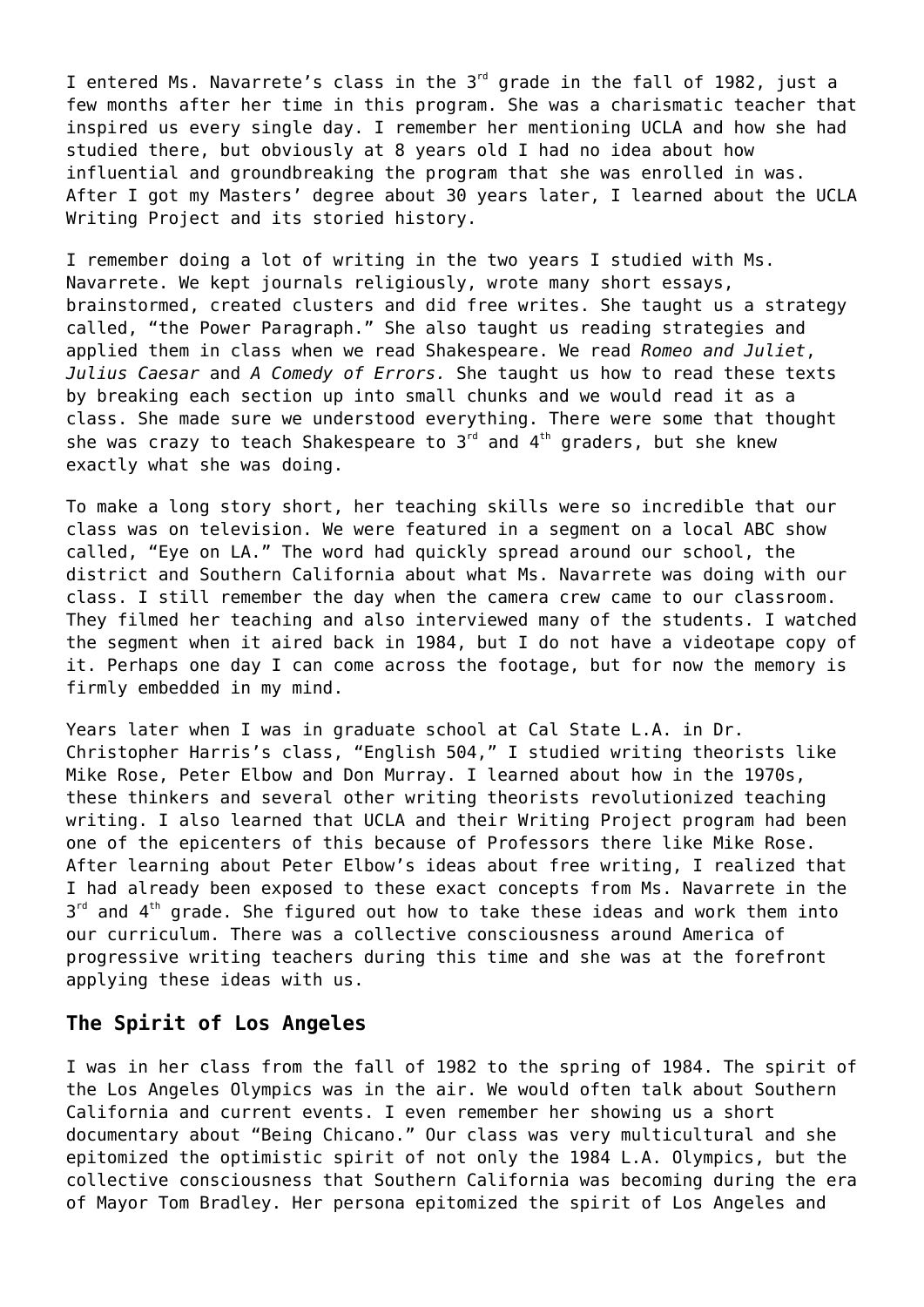multiculturalism.

One of the highlights of my second year with her as a  $4<sup>th</sup>$  grader was a class field trip we all took to UCLA. My mom took the day off from her own teaching job in Long Beach and came with our class. We toured the campus and had a magical day there. That was the day I decided I wanted to attend UCLA and sure enough, 8 years later I did.

In the fall of 1992, I entered UCLA as a freshmen. This was the first big dream of mine that came true. Furthermore, this was also the period in my life where I decided I wanted to become a writer. I began writing poems about the city, neighborhoods and the social issues following the 1992 Rodney King Rebellion. Though I had written poems way back in Ms. Navarrete's class and had enjoyed writing essays and poems in high school, it was really my freshmen year at UCLA where I took the initiative and started writing earnestly. It all unfolded very quickly and before I knew it, I was filling up multiple notebooks with poems, essays and various rants. The concepts she had planted in my consciousness early, manifested in a big way during this time.

I had excellent English teachers in high school and I even kept in touch with a few of them in the following years; nonetheless I never kept in touch with Ms. Navarrete after I graduated from elementary school in 1986. It was not that I did not want to keep in touch with her, it was just that at such a young age, I was not as conscious of staying close with former teachers. Nonetheless, I have thought about her many times over the years and even looked her up on the internet in 2010, but I never did make contact with her.

### **A Trailblazer Ahead of Her Time**

In early June 2016, a friend of mine from my elementary school days that I have not seen in 15 years sent me a text message saying that Ms. Navarrete had just died. She was only 66 years old. I never did get a chance to thank her for all of her help and inspiration. She planted the seeds in me so early that I did not even realize that I owe so much of my writing and teaching career to her. The values and techniques she taught me were so deeply embedded that they were second nature. I had been practicing them and living them for so long that perhaps they were even taken for granted.

As I mentioned above, after studying some of the history of Writing Theory in English 504 in 2013, I began to realize just how groundbreaking Ms. Navarrete was. I knew way back when I was in her class that she was great, but now I realize how she was among an elite group of trailblazing educators pushing forward new ideas about writing. Moreover, she was doing this with us in the  $3<sup>rd</sup>$  and  $4<sup>th</sup>$  grade. She made writing fun.

Years later when I had moved away from home for the first time and was attending UCLA, I remembered all of the early writing techniques she taught me and I began to write compulsively. By the time I was 23 in 1997, I was a published poet and my work was being read across the Los Angeles basin. Around this same time, I started freelancing as a journalist and by my mid-20s, being a writer was a central layer of my identity.